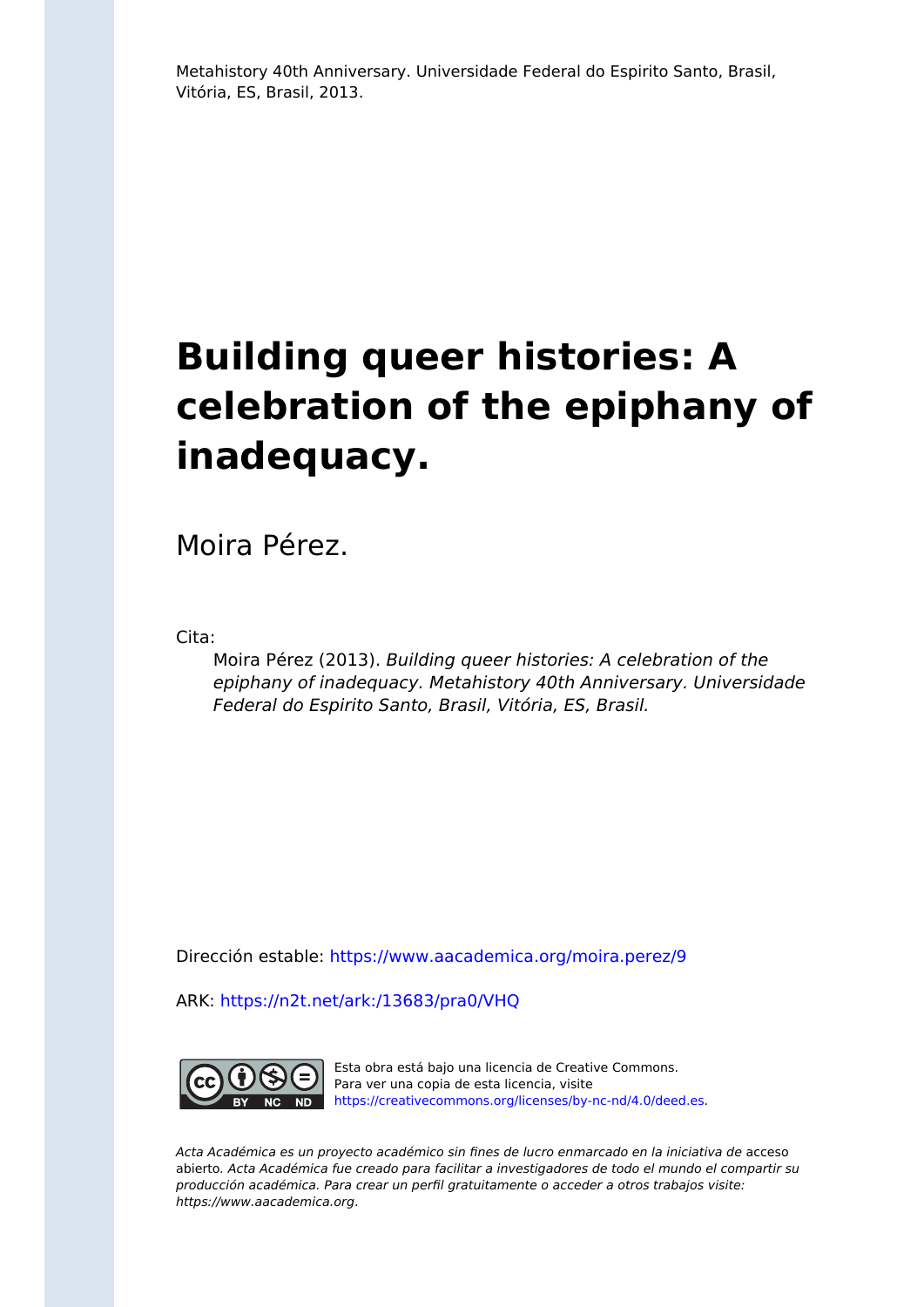### Metahistory 40th Anniversary - Vitória, Brasil - October 2013

# Building queer histories: A celebration of the epiphany of inadequacy

Moira Pérez UBA/UNLZ/CONICET

| Este trabajo se encuentra bajo una                                       |
|--------------------------------------------------------------------------|
| Licencia Creative Commons                                                |
| Atribución-NoComercial-<br><b>Compartirigual 3.0 Unported</b>            |
| $\left(\text{cc}\right)\left(\frac{1}{2}\right)\left(\frac{1}{2}\right)$ |

As with other subaltern groups, lgbt history representations have always been the center of many debates. One of them focuses on the inexorable bond between history and politics: In which ways is our past important for the building of our present? How can we represent it, without repeating the same problems that lead us to exclusion in the first place? Queer approaches offer fruitful perspectives in this sense, as does contemporary philosophy of history, particularly regarding the epistemological and political challenges left us by the 20th Century. In both cases, we are thinking of histories that reject traditional closures, acknowledge the author's involvement in the production process, and encourage a multiplication of interpretations and rewritings. In J. Halberstam's words, we are looking into histories that "seek not to explain, but to involve" (2011: 28).

The aim of this work<sup>[1](#page-1-0)</sup> is to track down these and other resources offered by contemporary philosophy of history and queer theory, creating a dialogue between both in order to give shape to new ways of thinking about our past, present and future. One of the hypothesis is that certain concepts and strategies that were originally elaborated to face the challenges of representing "modernist events", can be useful when looking into queer ways of writing history – for instance, in order to continue producing the histories Halberstam calls "histories of failure".

#### 1. Building queer histories

First of all, it is worth noting that by "queer history" I am not referring necessarily to *histories about those subjects* usually considered as paradigmatic by queer perspectives (e.g., histories of people who live dissident sexes or genders). This is more about *queer ways of making history* – that is, the ways in which we could think of the past and represent it, taking into account the theoretical and political contributions of queer perspectives. Which subjects, bodies or communities will this then be applied to, is a matter of the theoretical-political project in question.

There is a number of aspects we can take into account when thinking of these

<span id="page-1-0"></span><sup>1</sup> A version of this work was discussed at the *Metahistory 40<sup>th</sup> Anniversary* event, in Vitória, Brazil, October 2013.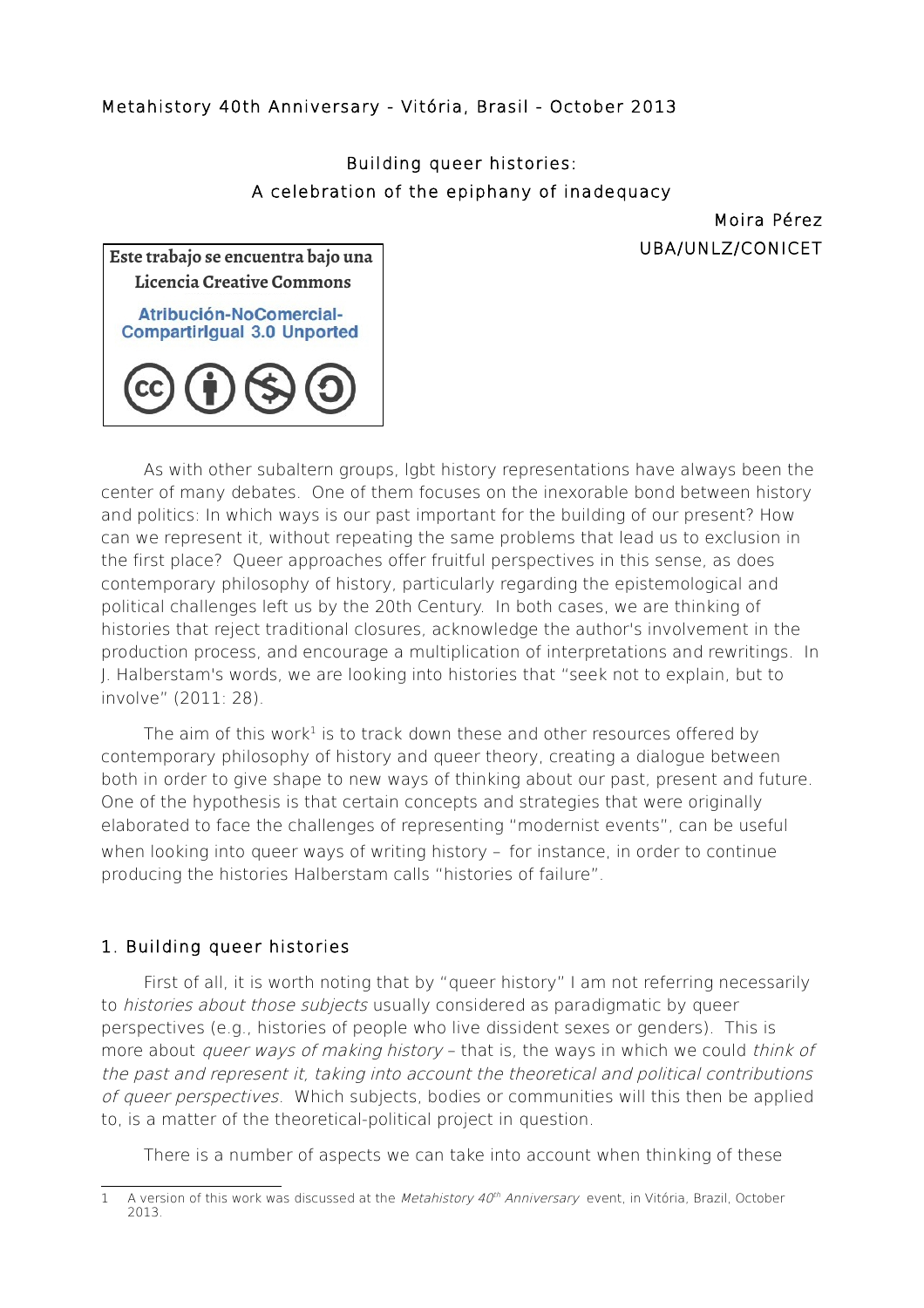queer modes of making history, and going into detail on this point is well beyond the reach of this paper. However, we can point at some aspects which are particularly relevant when placing them in dialogue with our own path in Philosophy of History. One item could be, for example, the analysis of so-called "identities" in terms of performative constructions, that is, as the repetition, within a scene of constraint, of discursive practices which are always incomplete and do not refer to a previous original. This focus on the lack of an original brings us to another relevant item: the defense of *genealogy* as a way of looking into the historical-political paths that led to those structures that seem natural to us today (paradigmatically, the genealogy of the construction of two sexes as binary and discrete). A third aspect relevant for our work here is the critical stance regarding "*identity politics*" and other kinds of essentialism. due to some consequences they can lead to in terms of power relations.

Today, I would like to focus on some recent developments offered by J. Halberstam, particularly in *The queer art of failure* (2011). In it, the author tries to think of how to produce theory, or thought, given the – in his opinion – unquestionable failure of current systems of knowledge (2011: 19-20). Instead of attempting a rescue from the ruins of what has been, Halberstam stands up for making use of the opportunity to rethink the whole project of learning and thinking.

The main focus of his work is the defense of what he calls the "art of failure". Instead of "high theory" (for example, recovering a heroic past that *must* be recalled), Halberstam advocates for mistakes, banality, contradiction and inadequacy as modes of existence – modes to which, he reminds us, queer people are very much used to. Perhaps the most fruitful alternatives of thought lie in the realm of criticism, rejection, counter-intuition. The examples with which Halberstam works are far from the conventional idea of success, and more than offering alternative models, they question the very idea of having to look up to a model in the first place.

One of the strategies Halberstam suggests when elaborating a "subjugated knowledge" (a notion he draws from Foucault), is to "suspect memorialization". Maybe it is time to defend "certain forms of erasure over memory, precisely because memorialization has a *tendency to tidy up disorderly histories* (of slavery, the Holocaust, wars, etc.). Memory is itself a disciplinary mechanism that Foucault calls 'a ritual of power'; it selects for what is important (the histories of triumph), it reads a continuous narrative into one full of ruptures and contradictions, and it sets precedents for other 'memorializations'" (emphasis added). In Halberstam's project, instead, forgetting turns into "a way of resisting the heroic and grand logics of recall and unleashes new forms of memory that relate more to spectrality than to hard evidence, to lost genealogies than to inheritance, to erasure than to inscription" (2011: 28).

When it comes to applying this meta-theoretical analysis to a specific subject, Halberstam turns particularly to lgbt stories. In this respect, his stance is to "refuse triumphalist accounts of gay, lesbian, and transgender history that necessarily reinvest in robust notions of success and succession" (2011: chap. 6). As we will see in what follows, this defense of stories of a subaltern community in terms that are all but triumphalist and grand, echoes in the reflections emerged in contemporary philosophy of history after the so-called "modernist events" left to us by the 20<sup>th</sup> Century.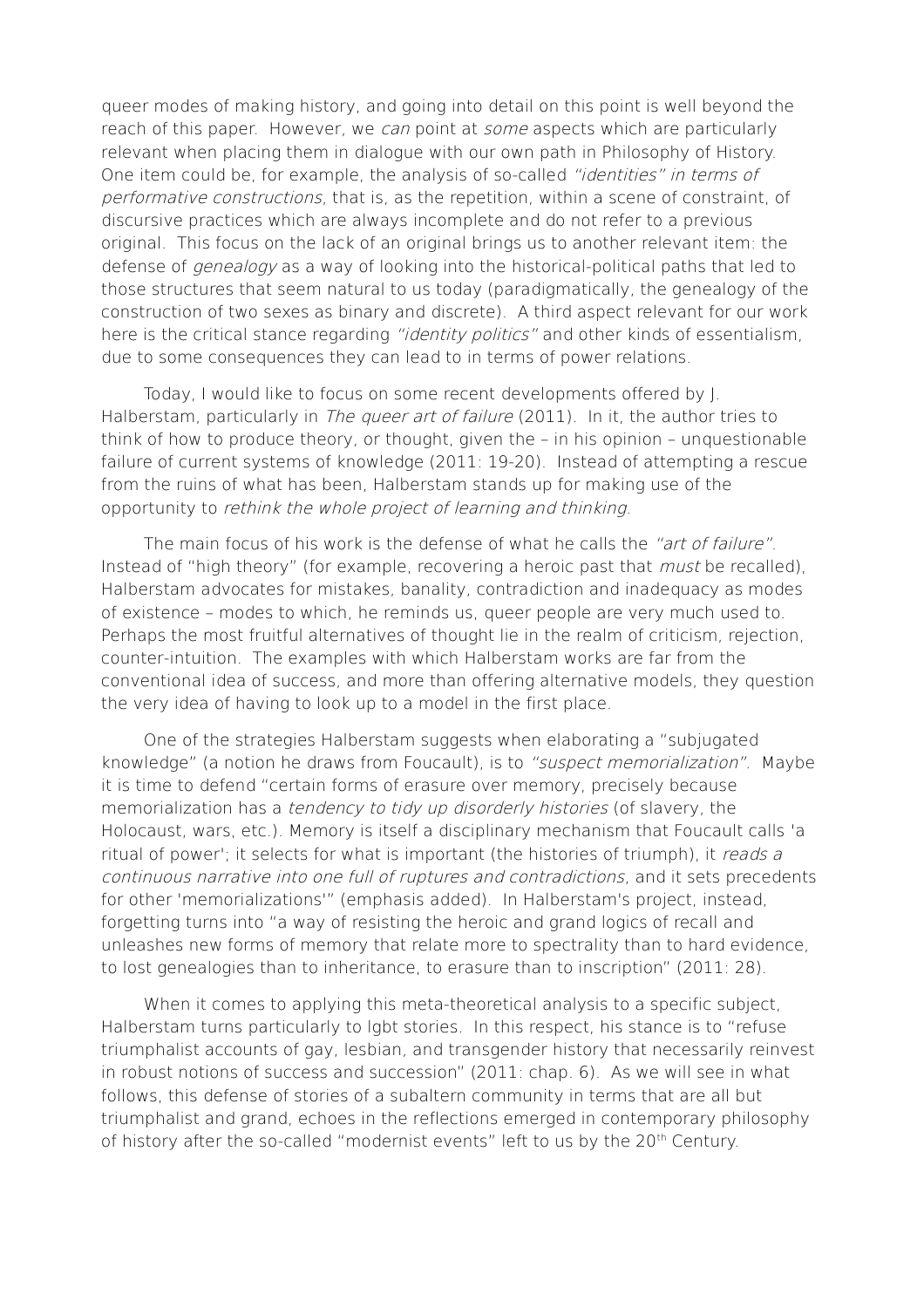## 2. Modernist events and the tools of philosophy of history

Several authors have pointed at a number of limit events of the 20th Century as a shock for traditional historiographic paradigms. Those ways of thinking of and talking about the past which, until then, had been of use and had reached consensus, started to show their weak points, and still summon us to rethink the ways in which we relate to our past. The aim of my research is to analyze these developments, and the tools they offer us, in the light of the call for a "queerization" of history. Today, my contribution will focus on three items in particular:[2](#page-3-0)

A) Firstly, we find this idea of the past as a retrospective and genealogical construction stemming from a number of present interests. This understanding of history sheds light on the inevitably political and biased nature of all productions on the past, something even more salient in the case of histories of subaltern groups such as lgbt collectives. The very idea of a stable identity, with intrinsic attributes, looses its grounds once we understand, with Hayden White, "tradition" as something built through "an actual figure-fulfillment-figure relationship, a genealogical relationship of successive expropriations" (2000: 91). From this perspective, we can appreciate that each new element we add to our genealogical tree not only gives a new meaning to that element itself, but also gives a new meaning to \*ourselves\*, and what we want to be. As fulfillments of that figure, we draw on its characteristics and legitimize our own reality in its being heir to it. This realization leaves us with the need to wonder which figures we are including in our canon: Who are our ancestors? And what do they say about us?

B) It may be of particular interest, and relevant when dealing with lgbt histories, to point these questions at those stories which present their "figures" as "great heroes". Which are the *ideological implications* of a tale presented in these terms, and/or that places itself - implicitly or not – within a line of progress? As Hayden White already explained in *Metahistory*: "the Ethical moment of a historical work is reflected in the mode of ideological implication by which an aesthetic perception (emplotment) and a cognitive operation (argument) can be combined so as to derive prescriptive statements from what may appear to be purely descriptive or analytical ones." (1973: 27).<sup>[3](#page-3-1)</sup> I will come back to this point further ahead, when analysing the case of a hi(story) presented, I will suggest, in terms of "great heroes" and "progress".

C) The last item I would like to refer to today, regarding new philosophies of history, is their invitation to produce *stories which do not result in a closure*.<sup>[4](#page-3-2)</sup> That is, histories that do not cancel the possibilities of thinking about the past, but rather multiply them, and encourage a proliferation of perspectives. This refers both to the incorporation of new voices, and the reinterpretation of the existing canon, in the light of new points of view or new contexts. Dominick LaCapra, for instance, considers that traditional canonization tends to "suspend the critical and even transforming potential of texts", as it understands "that our aim [as historians] is just to find order in chaos, structuring or explaining completely our material, or finding meanings in the past". As

<span id="page-3-0"></span><sup>2</sup> I would like to thank Gilda Bevilacqua for her commentaries on my research, which helped me better understand the connections between queer paradigms and the possibilities offered by the philosophies of history I work with here.

<span id="page-3-1"></span><sup>3</sup> With White, we understand "ideological implications" of history as a number of prescriptions to position oneself in the present world of social praxis, and act according to it, be it to maintain status quo or to modify it (White 1973: 22).

<span id="page-3-2"></span><sup>4</sup> In "The value of narrativity in the representation of reality", White refers to the "narrative closure" effect found in history as narration. Quoted in La Greca 2012: 228.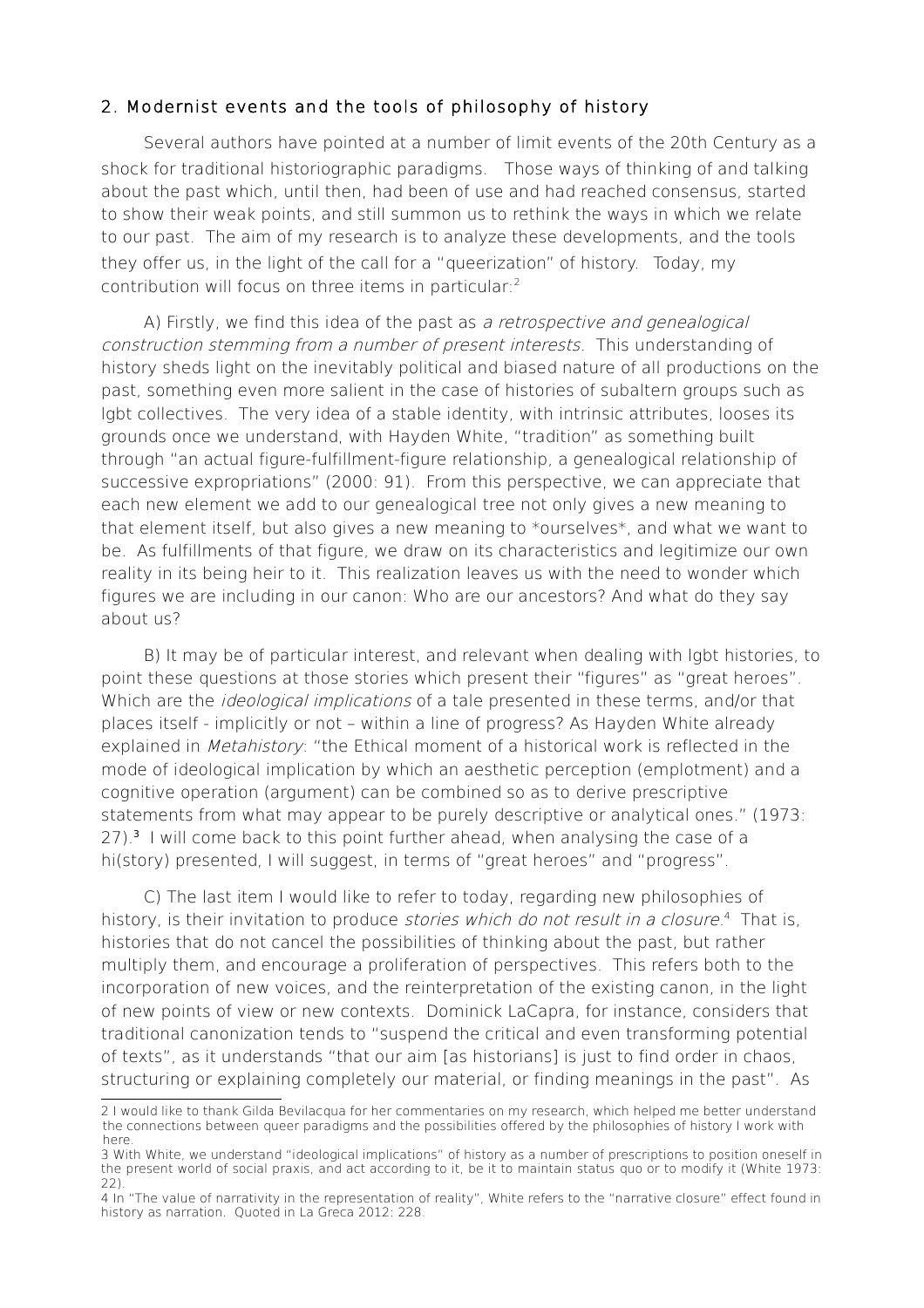opposed to this, the author calls for a critical reflection on the tensions inherent to historical texts, as well as on the way in which we write it and establish our canon (2008: 57; my translation).

Prof. White has pointed in this direction in his reflection on what is at stake when choosing one representation of the past over another. Given that there is no "neutral" or "objective" standing from which to arbitrate among stories, we will do it based on ethical-ideological investments, rather than on what, at a first glimpse, could seem to be their explanatory capacity. As he maintains in *Metahistory:* "no given theory of history is convincing or compelling to a given public solely on the basis of its adequacy as an 'explanation' of the 'data' contained in its narrative, because, in history, as in the social sciences in general, there is no way of pre-establishing what will count as a 'datum' and what will count as a 'theory' by which to 'explain' what the data 'mean'" (1973: 429). One possible outcome of this assertion is that, when choosing among different representations, we value the possibilities it conveys of multiplying perspectives on the matter. As Verónica Tozzi defends in her pragmatist interpretation of figural realism: "what makes a representation really significant, is its heuristic value; that is, it leaving us open issues on the events so as to make it worth while coming back over them, or rewriting their history" (2009: 120; my translation).<sup>[5](#page-4-0)</sup>

[An extended version of this paper includes a section linking these traits with modernist writing: the modernist writing project is concurrent in many ways with what queer writing proposes [6](#page-4-1) ]

Now, doesn't this echo strongly in Benjamin's proposal of a history of the defeated? Quite the opposite. The lgbt collective has built itself many "histories of the defeated", resurfacing certain figures and events buried by a canonic history which was and is deeply heterosexist and cissexist. While the political value of these projects is undeniable, in our present context and in the light of the analysis carried out here, we can see this as rather aligned with traditional historiography. To these projects, a "history of failure" could answer: amongst us there are also winners, traitors, collaborationists; denying it does nothing but enhancing the harm done to our communities.

#### Case study: the Gender Identity Law in Argentina

Our political contexts offer numerous examples of this kind of histories (histories of closure, heroes, progress, remembering and/with clarity...). In the case of the lgbt collective in particular, we do not need to go back to the civil rights movements of the 70s to find this kind of representations. In our days, Argentina offers narratives elaborated precisely under this light. Let us take for instance the descriptions that circulate more frequently in relation to our country's Gender Identity Law, passed in

<span id="page-4-0"></span><sup>5</sup> "Heuristic refers to experience-based techniques for problem solving, learning, and discovery that give a solution which is not guaranteed to be optimal". Similarly, in "La trama histórica y el problema de la verdad" White asserts: "cualquier cuerpo dado de hechos es infinita y diversamente interpretable" and "un objetivo del discurso histórico es, no tanto trabajar en pos de la producción de una 'mejor' interpretación, sino multiplicar la cantidad de interpretaciones que poseemos de cualquier conjunto dado de conocimientos" (White 2003: 193).

<span id="page-4-1"></span><sup>6</sup> As Omar Murad states, modernist writing according to White "has three formal features consisting of (1) the dissolution of the plot, (2) a proliferation of points of view that shatters the subject's stability; and (3) the dissolution of the event. This, in turn, leads to some consequences: I. A certain gap between history and (premodernist) literature understood as fiction. II. It overcomes, on the one hand, the opposition between the literal and figurative dimensions of the discourse, and on the other hand, the opposition between the factual and fictional modes. III. It builds an image of reality *deprived of great narratives but open to multiple meanings.*" (Murad 2013; emphasis added)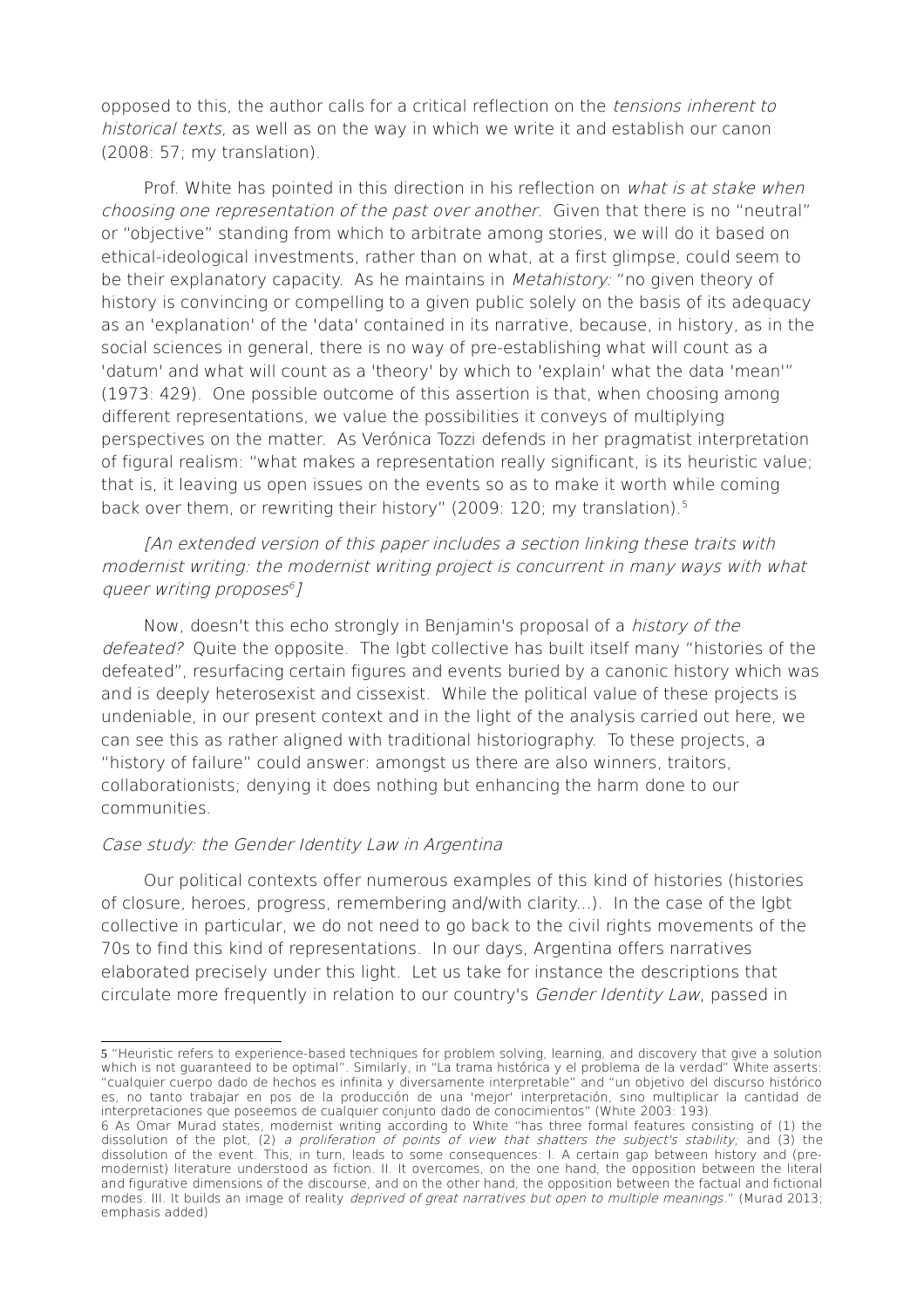2012<sup>[7](#page-5-0)</sup>. I would like to take a few minutes to analyse this example<sup>[8](#page-5-1)</sup> because, in my view, it conveys in a very direct manner the processes by which, up to our days, history is produced day in day out following this scheme of emplotment/ argument/ ideological implication (understood as prescriptions for the future).

It is worth noting that, at this point, there is an interruption in the quotations and bibliography offered in my paper. This interruption marks a difference, a frontier, among those subjects who can write and publish, and those who can't; those issues that are discussed in the available publications, and those that aren't. This is a problem, and also a challenge to creativity, for anyone who wishes to give space to those voices: they usually appear in videos, conversations, blogs and informal publications. It is our task then, to be aware of this gap and try to bridge it in our production<sup>[9](#page-5-2)</sup>

1- Firstly, these privileged narratives present the process by which the law was finally obtained, in terms of a *heroic feat*; acclaimed figures can be either martyrs (those who came from the marginalized collectives, and contributed to the struggle but did not live to see the results), or agents of change who, from a position of power, "granted" rights to a historically marginalized collective (marginalized, of course, because never before had we witnessed the emergence of a person willing to grant those rights). What is the place of collective work here? What's left of the aggregation of the innumerable interests, scenarios and decisions that result in the crystallization of a political struggle?

2- Within this same *character* setting, these stories work in *dichotomous terms*: on the one hand, persons and institutions that are completely evil, such as "the Church" and "the right wing"; on the other hand, well-intentioned and efficient people. These traits can never appear combined: we don't hear of people originally belonging to the subaltern collective, who were in some way detrimental to it, or people who defended the project, but due to some kind of personal interest (eg. in order to gain access to positions of power).

3- Finally, according to this narrative, in our days (more than a year after the passing of the Law) this process would already be closed, and this would be a time in which the problems the Law came to address have already been solved. This year, for example, we had legislative elections, and many celebrated the fact that a large number of trans\* people could vote for the first time with their "real" name.<sup>[10](#page-5-3)</sup> Some

(www.frentenacionaleydeidentidad.blogspot.com.ar), one of the activist organizations which led the struggle and the elaboration of the project. For an alternative narrative on the process that lead to the Law, without the problems I detect here in the mainstream reconstructions, see the conference offered by Mauro Cabral, Argentine theorist and activist, at the 4th European Transgender Council, September 2012 (in English):

<span id="page-5-2"></span>some suggestions on strategies regarding this task, see Pérez and Radi (2013): "And now what?", available online.

<span id="page-5-3"></span> $10$  "Primary elections 2013: Trans vote in the country" ("Primarias 2013: El voto trans en el país"), Visión 7 news program, 12/08/2013: [http://www.youtube.com/watch?v=Ir3BysuxJ0c](http://www.youtube.com/watch?v=Ir3BysuxJ0c.(%C3%BAltima) (last visit: 4/10/2013); "For the first time, trans people voted with a document that reflects their gender identity" ("Por primera vez, las personas trans votaron con un

<span id="page-5-0"></span><sup>7</sup> For more information on the Gender Identity Law, which in terms of trans\* rights is one of the – if not \*the\* most progressive laws in the world, see: Frente Nacional por la Ley de Identidad de Género

<http://youtu.be/ELK4HjNW2D0>(last visit: 04/10/2013). The lack of available written work on these issues produced by/for the people targeted by the law, is proof of the long way we still have to go regarding trans\* rights. The production that *does* circulate regarding the process that lead to this Law comes mainly from mainstream media and organizations, and is precisely the one that promotes the narrative I am analyzing critically here.

<span id="page-5-1"></span><sup>8</sup> Another interesting process to analyze in this respect, is the one regarding pro-choice activism in our country. In Argentina, where abortion is illegal, this has been for many years one of the priorities in the agenda of feminism and women's rights movements. However, in the past few years this struggle has arguably lost much of its strength, due to the perception that its resolution is "right around the corner", and that there is actually no more battles to be fought. Thus, its being always "almost there" results in its never actually "being here". 9 I would like to thank Blas Radi for bringing this to my attention when reading a previous version of this paper. For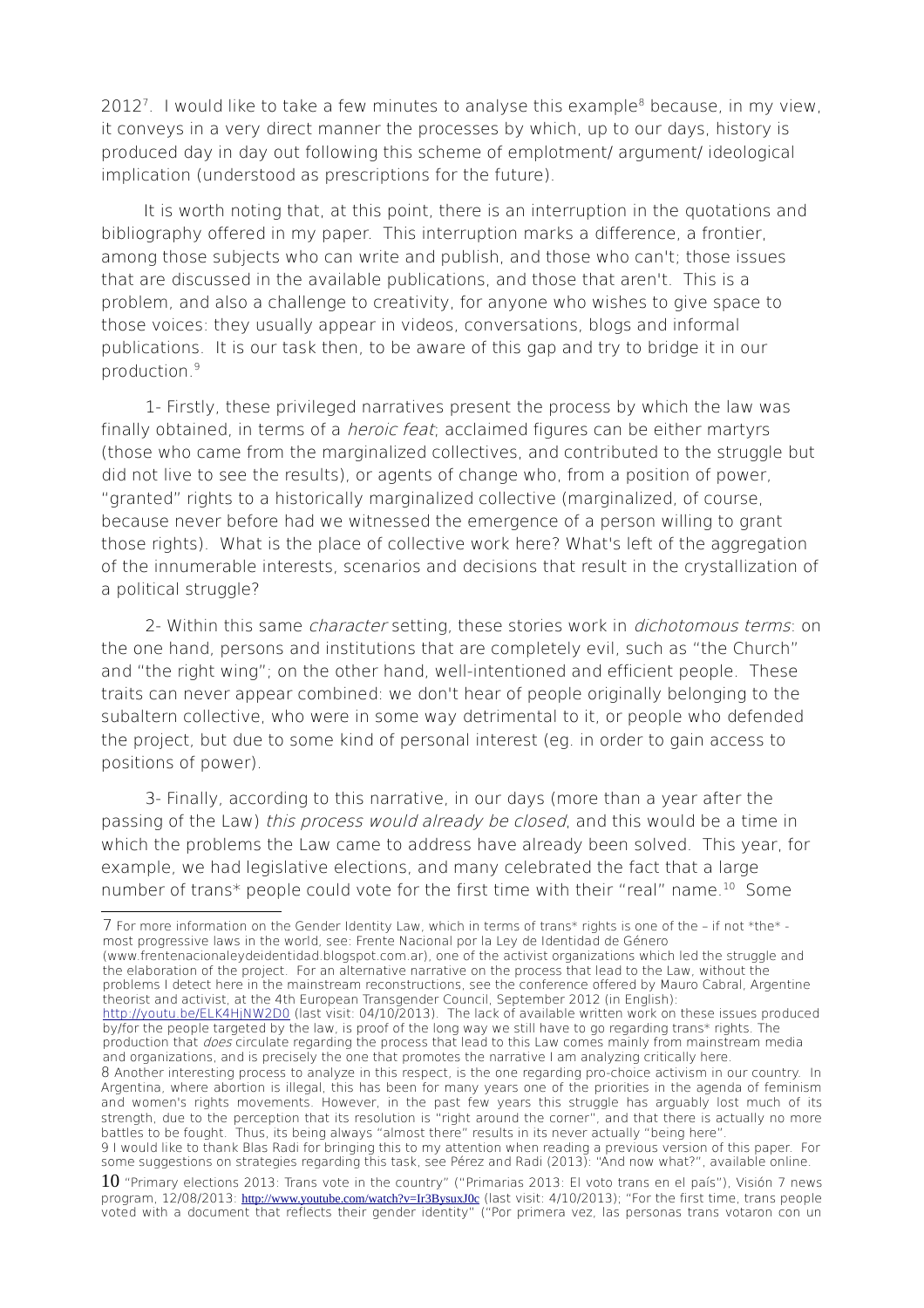even applauded how, "for the first time", a trans\* person went through trial with her "real" gender identity and name – detained and exposed to trial due to a number of institutional violences perpetrated by the police and the penitentiary system, but that is another story. What is important, is that this shows that the Law (all of it? No one says) is already in circulation, and that we are facing radically different times, witnessing things that would have been unimaginable years back (and yet, how did this collective create the law, if they could not imagine it?). To point instead to the lines of continuity between the previous stage and this one (be it due to the injustices that still occur, or to the advances actually conquered by the collective prior to the Law) would be to steal importance from this turning point – and all the interests that come with it.

Now, to go back to White, what is the "ideological implication" that emerges from this story structured in terms of progress, as a settled matter, and with heroes and villains? Which lines of thought and action are excluded from this road to success? If the prevailing characters are not collectives, but individuals (and, in many cases, not even trans\* ones), what is left for those who, in other points of the globe, hope for a similar law? Will they just have to wait for the arrival of their own Messiah – and the death of the accompanying martyrs? What is left, within this structure, for those who insist on pointing at the problems that persist?

Here we can see just to what extent history is at the same time "doing" and "hiding"[11](#page-6-0), resulting in narratives "invested less in the interest of establishing the facts of a given matter than that of providing a basis in fact from which to launch a judgement of action in the present" (White 2012: 31). Halberstam's presentation of these "bang" narratives<sup>[12](#page-6-1)</sup> can give us a hint of what this "judgement" is all about: "'bang' narratives are almost always, even when describing self-shattering, to use Foucault's cliché-resistant phrase, 'to the speaker's benefit'" (Halberstam 2011: 150).

A queer historiographical perspective on these same events would be built more like a 'whimper' narrative, avoiding, when possible, those lines of progress – and avoiding lines in general, since we prefer to think of clutter, frontiers, entanglements and contradictions. In the first place, these perspectives would acknowledge the political-ideological-prescriptive content of all representations of the past (could one even conceive a history without this prescriptive load?). Secondly, these projects would propose an unsettling of those same contents by exposing its contradictions, its crevices, its dark spots ("dark" both as in "unintelligible", and as in "uncomfortable"). These complications are born from, among other things, the understanding of historical processes as collective, and thus conflictive, hesitating, somewhat random, and never closed. History is not presented as a praise of our fathers (sic), but as betrayal: a betrayal that disturbs us, because in its selection of figures it does not hide those who convey a negative image of us. $13$  In our times, betrayal can even come to be a political

documento que refleja su identidad de género"), Telam news agency, 11/08/2013:

<http://www.telam.com.ar/notas/201308/28417-votar-con-el-documento-que-refleja-la-identidad-de-genero.html>(last visit: 4/10/2013). Apart from this, what is a *real* name? Progress narratives seem to need, over and over again, the confirmation that "the new" thing is the truth, and what is left behind is falsehood, error, inauthentic.

<span id="page-6-0"></span><sup>11</sup> Each presentation is as much "history" as it is "anti-history", as much *from* as *against* what we call "the truth"; all of this depending on the present positionings of one who looks to the past in search of something (White 2012: 22). Similarly, in "El texto histórico como artefacto literario", the author confirms: "Nuestras explicaciones de las estructuras históricas y los procesos están así determinados más por lo que dejamos fuera de nuestras representaciones que por lo que incluimos en ellas" (White 2003: 124) See also "Teoría literaria y escrito histórico", p. 153.

<span id="page-6-1"></span><sup>12</sup> Here the author toys with the closing lines of "The Hollow Men" (1925), by TS Eliot: "This is the way the world ends / Not with a bang but a whimper".

<span id="page-6-2"></span><sup>13</sup> To address this point, Halberstam takes as a paradigmatic example the relation between homosexuality and Nazi Germany, and the sensations surfaced in our days by that past, among many homosexual people. In the case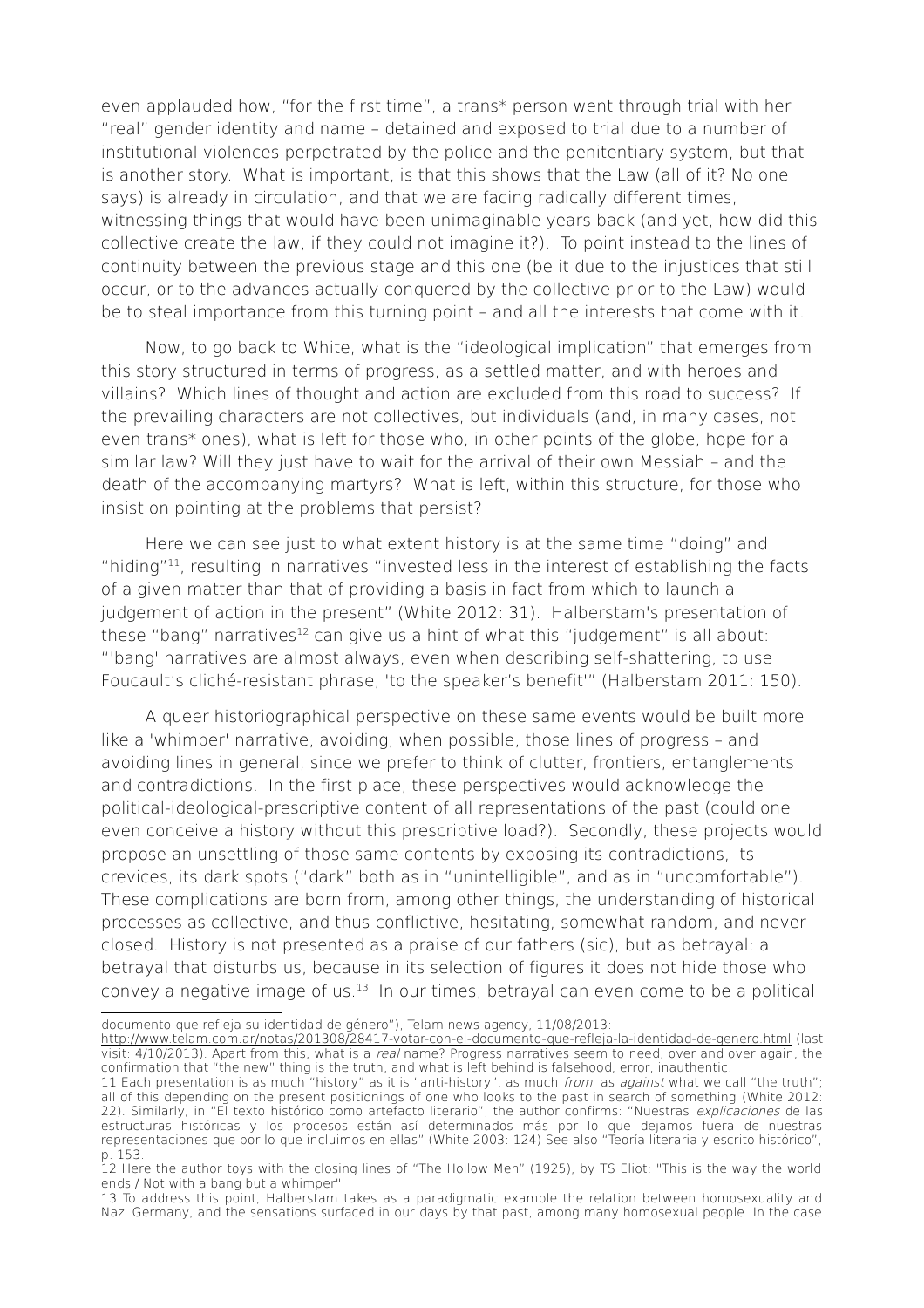urgency: "At a time when loyalty to the nation often means unquestioned acquiescence to [its brutalities], betrayal and disloyalty are part of the arsenal of a vital and dynamic oppositional discourse" (2011: 164).<sup>[14](#page-7-0)</sup>

Finally, in contrast to a realism which seeks to work into its object of representation an order which it lacks (La Greca 2012: 236),<sup>[15](#page-7-1)</sup> queer writing (as well as the modernist writing analysed by those philosophies of history we are working with here) aims at challenging "the reader's yearn for synthetic interpretation" (La Greca 2012: 237). In this respect, relationships with the past approached from a queer perspective have a lot to learn from the mode White calls "satire" [16](#page-7-2), characterized, among other things, by the epiphany of the inadequacy of our conscience to live happily in this world, or to understand it thoroughly, as well as the inadequacy of the image of reality that the text itself could ever offer.<sup>[17](#page-7-3)</sup> Furthermore, from a tropological point of view this writing is closest to the ironic mode, and its "favored stylistic device", "aporia (literally 'doubt'), in which the author signals in advance a real or feigned disbelief in the truth of his own statements" (White  $1973: 37$ ).<sup>[18](#page-7-4)</sup> In this way, through the rhetorical denial of what is being said, the author manages to remain critical of its own production, while exposing the problems of the discipline at large.

#### 3. Towards the opening of history

So, why should we "queerize" our ways of dealing with the past?

In "The Practical Past", Hayden White exposes the way in which "historical discourse" has quietly "slipped into the place formerly occupied by religion and metaphysics, and become a kind of degree zero of factuality on which the other human and social sciences could draw as a fund (...)" (White 2012: 38). The case I brought as an example today, regarding the Gender Identity Law, shows us some of the real risks of this turn, as well as the dangers of embarking in tidy, lineal and binary constructions of the past.

of Argentina's Gender Identity Law, it is interesting to analyze this idea of "traitors" in relation to the place assigned to those who, within our local trans\* communities, continue to point at the problems that have not ceased after the passing of the Law. "Traitors", maybe, but in any case we are looking at those "traitors" mentioned by Halberstam: those who, when making history - and when analyzing our current context – do not stop short at exposing the deficiencies and miseries that we insist on hiding in the closet – ironically, that same closet from which we already came out a long time ago.

<span id="page-7-0"></span><sup>14</sup> Also in p. 171: "I have argued in traitorous terms (traitorous to a politically pure history of homosexuality) (...)"; instead of this "pure" history, the author proposes a "disloyal historiography".

<span id="page-7-1"></span><sup>15</sup> Auerbach considered that modernist writers "temen imponer a la vida y a su tema una ordenación que no ofrecen ellos mismos" (La Greca 2012: 236).

<span id="page-7-2"></span><sup>16</sup> Satire sees "the hopes, possibilities, and truths of human existence (…) Ironically, in the atmosphere generated by the apprehension of the ultimate inadequacy of consciousness to live in the world happily or to comprehend it fully. Satire presupposes the ultimate inadequacy of the visions of the world dramatically represented in the genres of Romance, Comedy, and Tragedy alike. As a phase in the evolution of an artistic style or literary tradition, the advent of the Satirical mode of representation signals a conviction that the world has grown old. Like philosophy itself, Satire 'paints its gray on gray' in the awareness of its own inadequacy as an image of reality." White 1973: 10.

<span id="page-7-3"></span><sup>17</sup> As Judith Butler has noticed regarding her own work, this is also the case with the text we produce: it will never be completely under the control of our initial intentions when circulating it. Our production has a life of its own – and this impossibility to control it is part of its political force. "Una de las implicaciones ambivalentes de la descentralización del sujeto es que su escritura sea el sitio de una expropiación necesaria e inevitable". Butler 2002: 338-339.

<span id="page-7-4"></span><sup>18 &</sup>quot;The basic figurative tactic of Irony is catachresis (literally "misuse"), the manifestly absurd Metaphor designed to inspire Ironic second thoughts about the nature of the thing characterized or the inadequacy of the characterization itself. The rhetorical figure of aporia (literally "doubt"), in which the author signals in advance a real or feigned disbelief in the truth of his own statements, could be considered the favored stylistic device of Ironic language, in both fiction of the more "realistic" sort and histories that are cast in a self-consciously skeptical tone or are "relativizing" in their intention. The aim of the Ironic statement is to affirm tacitly the negative of what is on the literal level affirmed positively, or the reverse." White 1973: 37.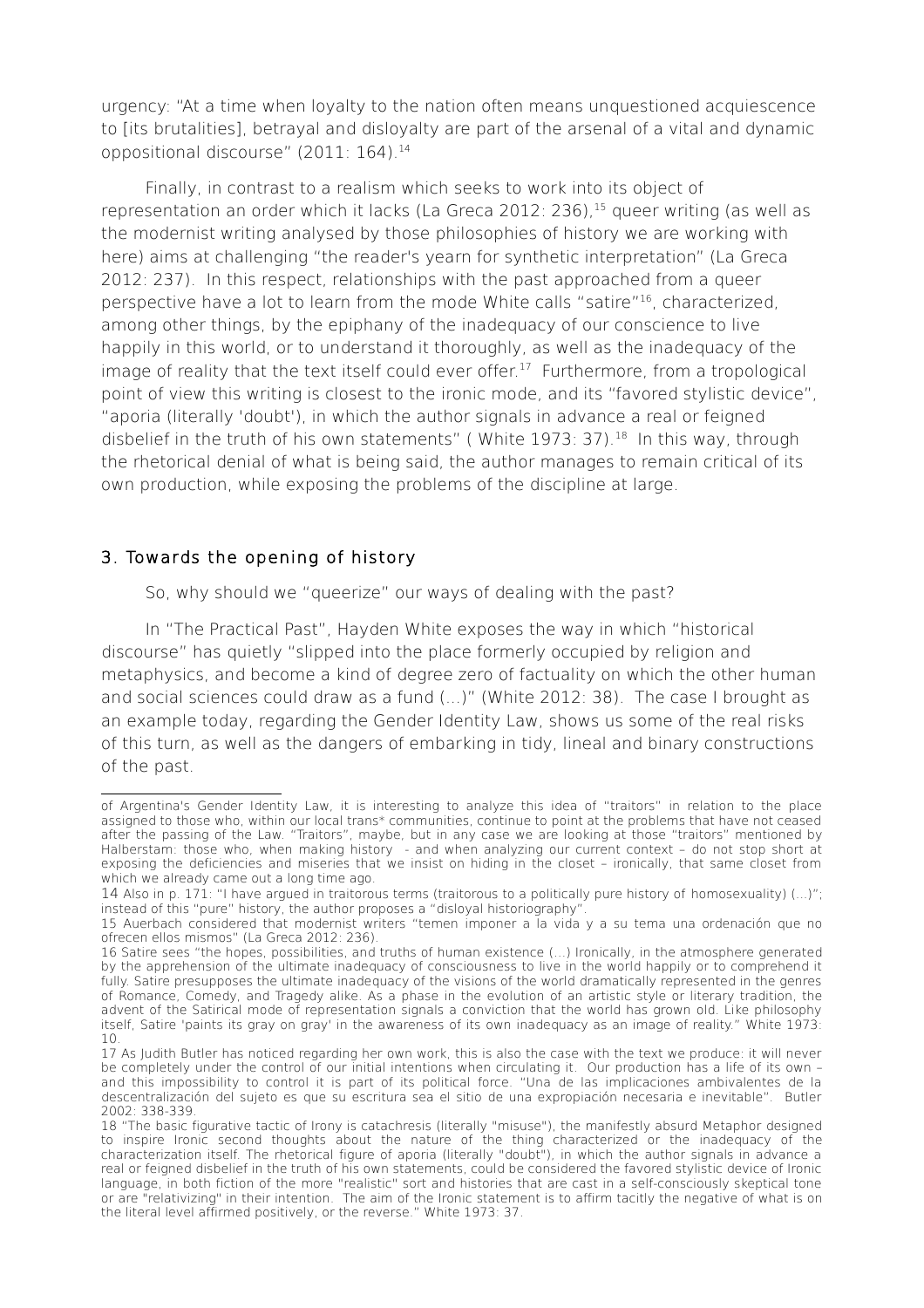To think of different ways of looking at the past is, above all, to give place to that "basic desire to live life otherwise" which Halberstam (2011: 15) sets as a horizon when producing this "low theory". Through different paths, queer thought, historiography, literature and philosophy of history have looked into modes of giving shape to these "other ways" of living life. In all of them, the "epiphany of inadequacy" brought home by White can be considered, in broader terms, as the epiphany of the always incomplete, problematic, contradictory and, yes, obscure nature of our theoretical production and our political involvement.[19](#page-8-0)

Queer approaches and the philosophies of history we are working with here, with their various ways of relating to past, present and future, can help rescue history when and where it is captured in that static prison exposed by White. They can bring it out to the field, where people can vote but do not have access to basic needs such as housing, health, education, employment and food. In Stuart Hall's words: "theory is not an end unto itself but 'a detour en route to something else' (1991: 43)" (Halberstam 2011: 28).

> Moira Pérez perez.moira@gmail.com www.aacademica.com/moira.perez

## Bibliography

Butler, J. (2002). Cuerpos que importan. Buenos Aires: Paidós.

La Capra, D. (2008). Representar el Holocausto, Buenos Aires: Prometeo.

La Greca, M. I. (2012). El valor de la narratividad en Hayden White: crítica, ambivalencia y escritura de la historia. In Tozzi, V. and Lavagnino, N. (Comps.), Hayden White, la escritura del pasado, y el futuro de la historiografía, Saenz Peña: Eduntref.

Murad, O. (2013). The use of modernist figuration in the representation of Argentina's recent past. Unpublished conference read at *Metahistory 40<sup>th</sup> Anniversary*.

Tozzi, V. (2009). La historia según la nueva filosofía de la historia, Buenos Aires: Prometeo.

White, H. (1973). Metahistory. Baltimore and London: John Hopkins.

White, H. (2000). Auerbach's Literary History: Figural Causation and Modernist Historicism". In Figural Realism: Studies in the Mimesis Effect. John Hopkins Univ Press.

White, H. (2003). El texto histórico como artefacto literario y otros escritos. Barcelona: Paidós.

White, H. (2012). El pasado práctico. En: Tozzi y Lavagnino (comps.). Havden White, la escritura del pasado, y el futuro de la historiografía. Saenz Peña: Eduntref.

# On the Gender Identity Law:

• Frente Nacional por la Ley de Identidad de Género (www.frentenacionaleydeidentidad.blogspot.com.ar), one of the activist organizations which led the struggle and the elaboration of the project.

<span id="page-8-0"></span><sup>19</sup> The product of our work, as well as the historical event understood as figuration, remains open to retrospective appropriations from any group which in the future chooses it as a legitimizing prototype of its own self-creation project, and, therefore, as an element of their genealogy (White 2010: 46).